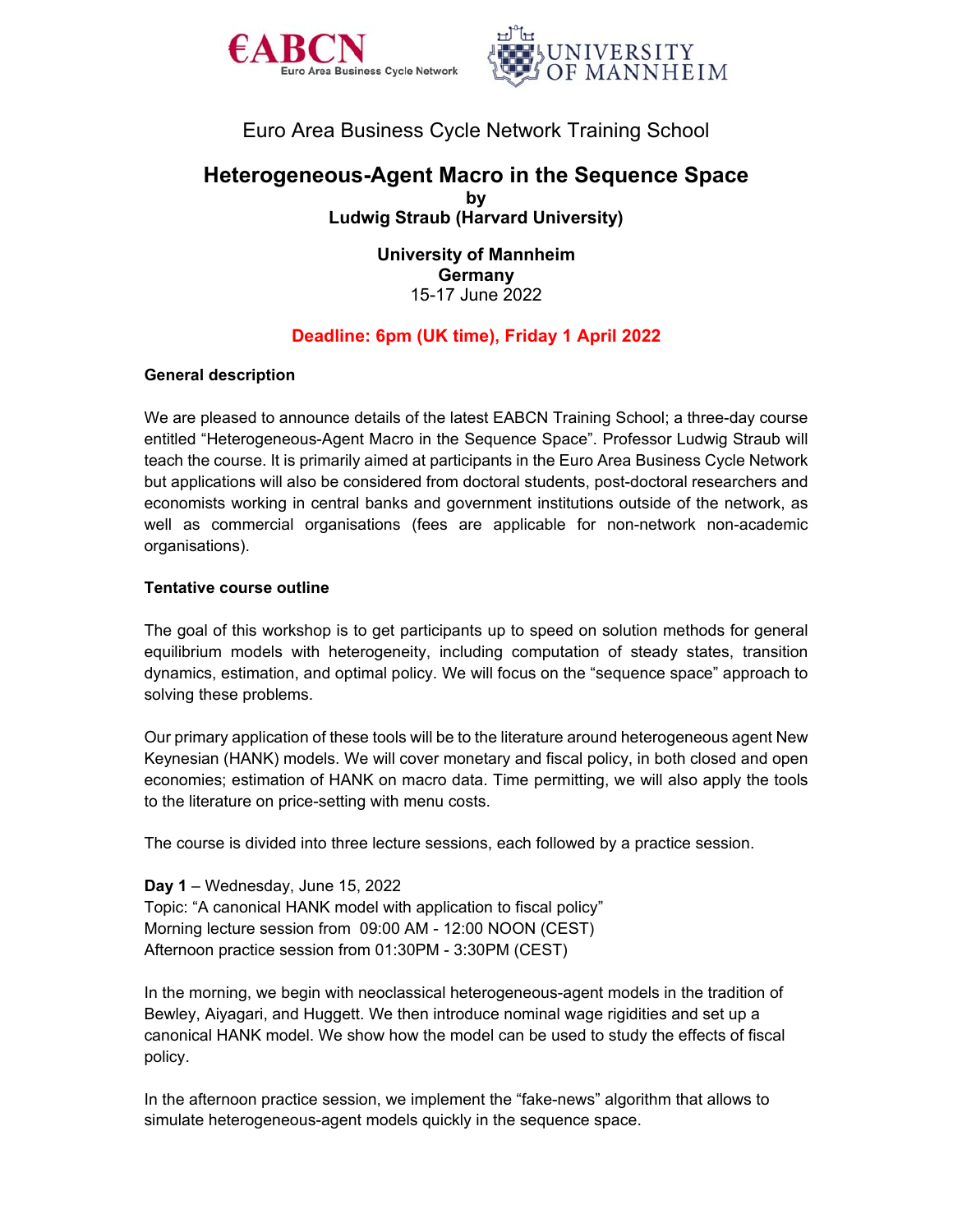**Day 2** – Thursday, June 16, 2022 Topic: "Monetary policy with heterogeneous agents" Morning lecture session from 09:00 AM - 12:00 NOON (CEST) Afternoon practice session from 01:30PM - 3:30PM (CEST)

In the morning, we go over monetary policy in HANK models. We contrast HANK with other models, including representative agent models, two agent models, and models with tractable heterogeneity such as zero-liquidity models. Time permitting, we also compare open and closed economy HANK models.

In the afternoon, we learn how to set up models with the Sequence-Space-Jacobian toolbox. The toolbox is designed to automate the fake-news algorithm and allows to incorporate building larger macroeconomic models with heterogeneous agents.

**Day 3** – Friday, June 17, 2022 Topic: "Advanced sequence-space methods" Morning lecture session from 09:00 AM - 12:00 NOON (CEST) Afternoon practice session from 01:30PM - 3:30PM (CEST)

In the morning, we go over advanced sequence-space methods, including second moments and Bayesian estimation to macro time series data. Time permitting, we discuss how to incorporate deviations from full information rational expectations in sequence-space models.

In the afternoon, we further work with the Sequence-Space-Jacobian toolbox, compute steady states, linear impulse responses and transition dynamics. Time permitting, we also compute second moments and the likelihood.

### **Practice sessions**

The practice sessions are hands on and are based entirely on Python code. They are most useful if Python is installed ahead of time, and if there is some basic familiarity with Python. For reference, we will go over some of the code on: https://github.com/shadeecon/sequence-jacobian

#### **Administrative Information:**

The course will take place at the University of Manheim. Mannheim can be reached with a 30 minute train ride from Frankfurt airport. More information about logistics will be circulated closer to the date.

Participants will be invited to make their own arrangements regarding their accommodation and meals. Further information about hotel options will be available to successful applicants.

We ask that you send a **current** version of your CV. PhD students **must** also specify in which way the school will be useful for their current research (**max** 300 words).

Participants from non-academic institutions where the employer is not a member of the EABCN network are charged a course fee of EUR2000.